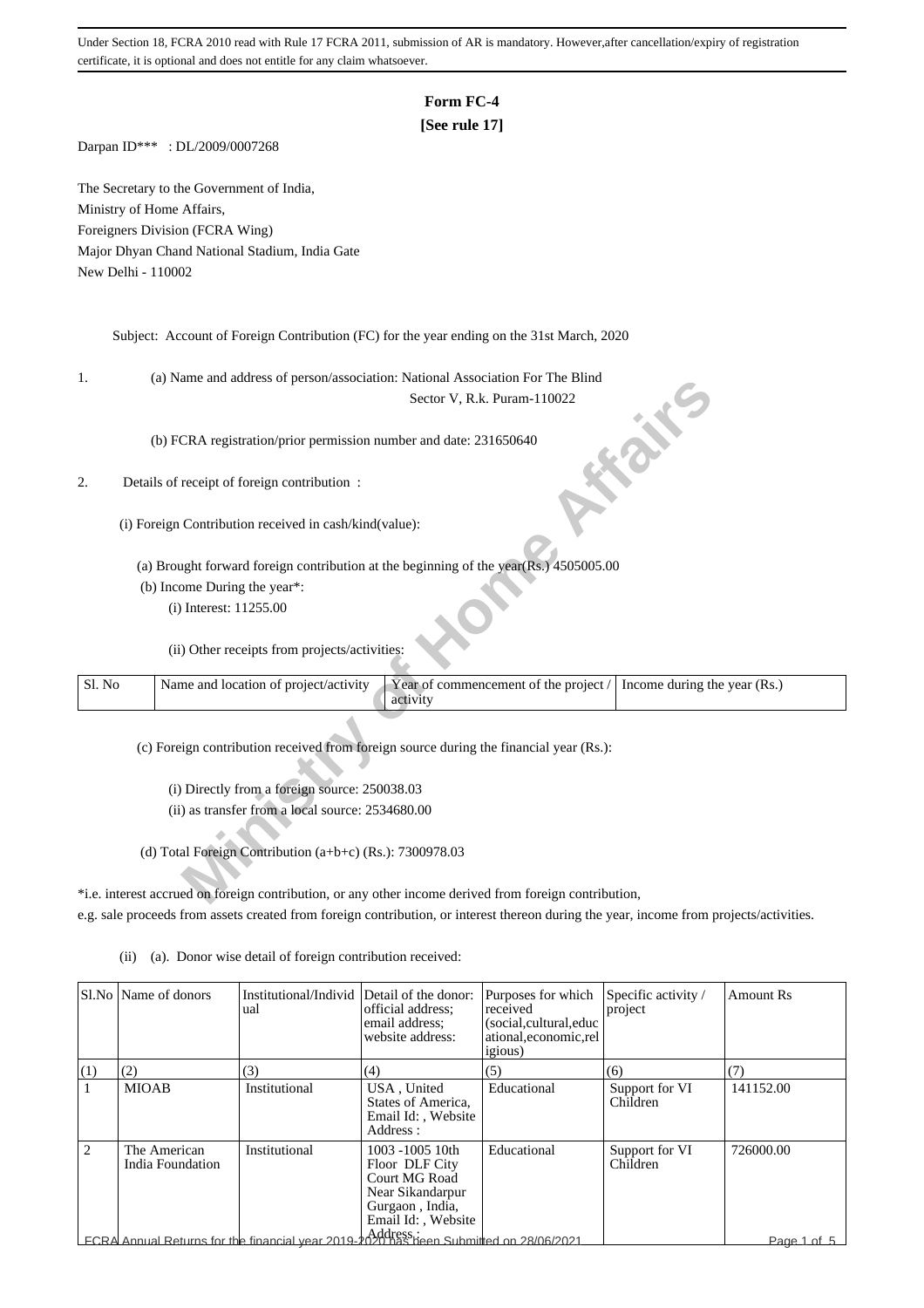|                | Sl.No Name of donors                            | ual           | Institutional/Individ | Detail of the donor:<br>official address;<br>email address;<br>website address:                                                                             |                | Purposes for which<br>received<br>(social, cultural, educ<br>ational,economic,rel<br>igious)                                  |                | project  | Specific activity / | Amount Rs        |         |
|----------------|-------------------------------------------------|---------------|-----------------------|-------------------------------------------------------------------------------------------------------------------------------------------------------------|----------------|-------------------------------------------------------------------------------------------------------------------------------|----------------|----------|---------------------|------------------|---------|
| 3              | Ridge High School                               | Institutional |                       | 268 Finey Ave<br>Basking Ridge NJ<br>07920, United<br>States of America,<br>Email Id:, Website<br>Address:                                                  |                | Educational                                                                                                                   |                | Children | Support for VI      | 91399.03         |         |
| $\overline{4}$ | <b>Nasscom</b><br>Foundation                    | Institutional |                       | A1-125 Safdarjung<br>Enclave New Delhi<br>110029, India,<br>Email Id: , Website<br>Address:                                                                 |                | Educational                                                                                                                   |                | Children | Support for VI      | 238680.00        |         |
| 5              | Aricent<br>Technologies<br>holding Limited      | Institutional |                       | 5 Jain Mandir Marg<br><b>Connaught Place</b><br>New Delhi 110001<br>, India, Email Id:,<br>Website Address:                                                 |                | Educational                                                                                                                   |                | Children | Support for VI      | 1570000.00       |         |
| 6              | Sarv Miller Trehan                              |               | Individual            | 82-1 Briton Avenue<br>Ap0artment,<br>4C, Elmpurst New<br>York- $1\overline{1}373$ ,<br><b>United States of</b><br>America, Email Id:<br>, Website Address : |                | Educational                                                                                                                   |                | Children | Support for VI      | 15000.00         |         |
| $\overline{7}$ | Rachit Garg                                     | Individual    |                       | UAE, United Arab<br>Emirates, Email Id:<br>, Website Address :                                                                                              |                | Educational                                                                                                                   |                | Children | Support for VI      | 2487.00          |         |
| received:      |                                                 |               |                       |                                                                                                                                                             |                | (b) Cumulative purpose-wise (social, cultural, educational, economic, religious) amount of all foreign contribution donations |                |          |                     |                  |         |
| Sl.No          | Purpose                                         |               |                       |                                                                                                                                                             |                | Amount                                                                                                                        |                |          |                     |                  |         |
| $\mathbf{1}$   | Educational                                     |               |                       |                                                                                                                                                             |                | 250038.03                                                                                                                     |                |          |                     |                  |         |
| 3.             | Details of Utilisation of foreign contribution: |               |                       |                                                                                                                                                             |                | (a) Details of activities/projects for which foreign contribution has been received and utilised (in rupees)                  |                |          |                     |                  |         |
| Sl. No.        | Name of<br>project/acti ocation<br>vity         | Address/L     | Previous Balance      |                                                                                                                                                             |                | Receipt during the year                                                                                                       | Utilised       |          |                     | Balance          |         |
|                |                                                 |               | In cash               | In Kind                                                                                                                                                     | In cash        | In Kind                                                                                                                       | In cash        |          | In Kind             | In cash          | In Kind |
| (1)            | (2)                                             | (3)           | (4)                   | (5)                                                                                                                                                         | (6)            | (7)                                                                                                                           | (8)            |          | (9)                 | (10)<br>15017442 | (11)    |
|                | Education                                       | SECTOR.       | 4505005.0 0.00        |                                                                                                                                                             | 2795973.0 0.00 |                                                                                                                               | 2709233 8 0.00 |          |                     |                  | 0.00    |

|               | $1$ rn $000$ | $\sim$            |
|---------------|--------------|-------------------|
| $\sim$ $\sim$ | -            | м                 |
| SI.No         | J∂⊑          |                   |
|               | ┳            | <b>∩</b> ←<br>ור. |

#### 3. Details of Utilisation of foreign contribution:

| Sl. No. | Name of<br>project/acti ocation<br>vity                |                                                     |                       | Address/L Previous Balance |                  | Receipt during the year Utilised |                              |         |                  | Balance |  |
|---------|--------------------------------------------------------|-----------------------------------------------------|-----------------------|----------------------------|------------------|----------------------------------|------------------------------|---------|------------------|---------|--|
|         |                                                        |                                                     | In cash               | In Kind                    | In cash          | In Kind                          | In cash                      | In Kind | In cash          | In Kind |  |
| (1)     | (2)                                                    | (3)                                                 | (4)                   | (5)                        | (6)              | (7)                              | (8)                          | (9)     | (10)             | (11)    |  |
|         | Education<br>and<br>Welfare of PURAM<br>VI<br>Children | <b>SECTOR-</b><br>5 R.K<br>Delhi<br>Delhi1100<br>22 | 4505005.0<br>$\theta$ | 0.00                       | 2795973.0   0.00 |                                  | 2709233.8   0.00<br>$\theta$ |         | 4591744.2        | 0.00    |  |
| Total   |                                                        |                                                     | 4505005.0   0.00      |                            | 2795973.0   0.00 |                                  | 2709233.8   0.00<br>$\theta$ |         | 4591744.2   0.00 |         |  |

(b) Details of utilisation of foreign contribution:

(i) Utilisation\*\* for projects as per aims and objectives of the person/association(Rs.): 2709233.80

(ii) Total administrative expenses as provided in rule 5 of the Foreign Contribution (Regulation) Rules, 2011 (Rs.) :0.00

(iii) Total utilisation of foreign contribution (Rs.) (i+ii):2709233.80

\*\* It is affirmed that the utilisation of foreign contribution is not in contravention of the provisions contained in the Foreign Contribution(Regulation) Act, 2010 (42 of 2010) and more particularly in section 9 and section 12 of the Act which, inter-alia, states that thEGReeoftunuel Breturns for the financial year 2008/2020/hea been Submitted on 28/06/2021 Page 2 of Page 2 of Page 2 of 5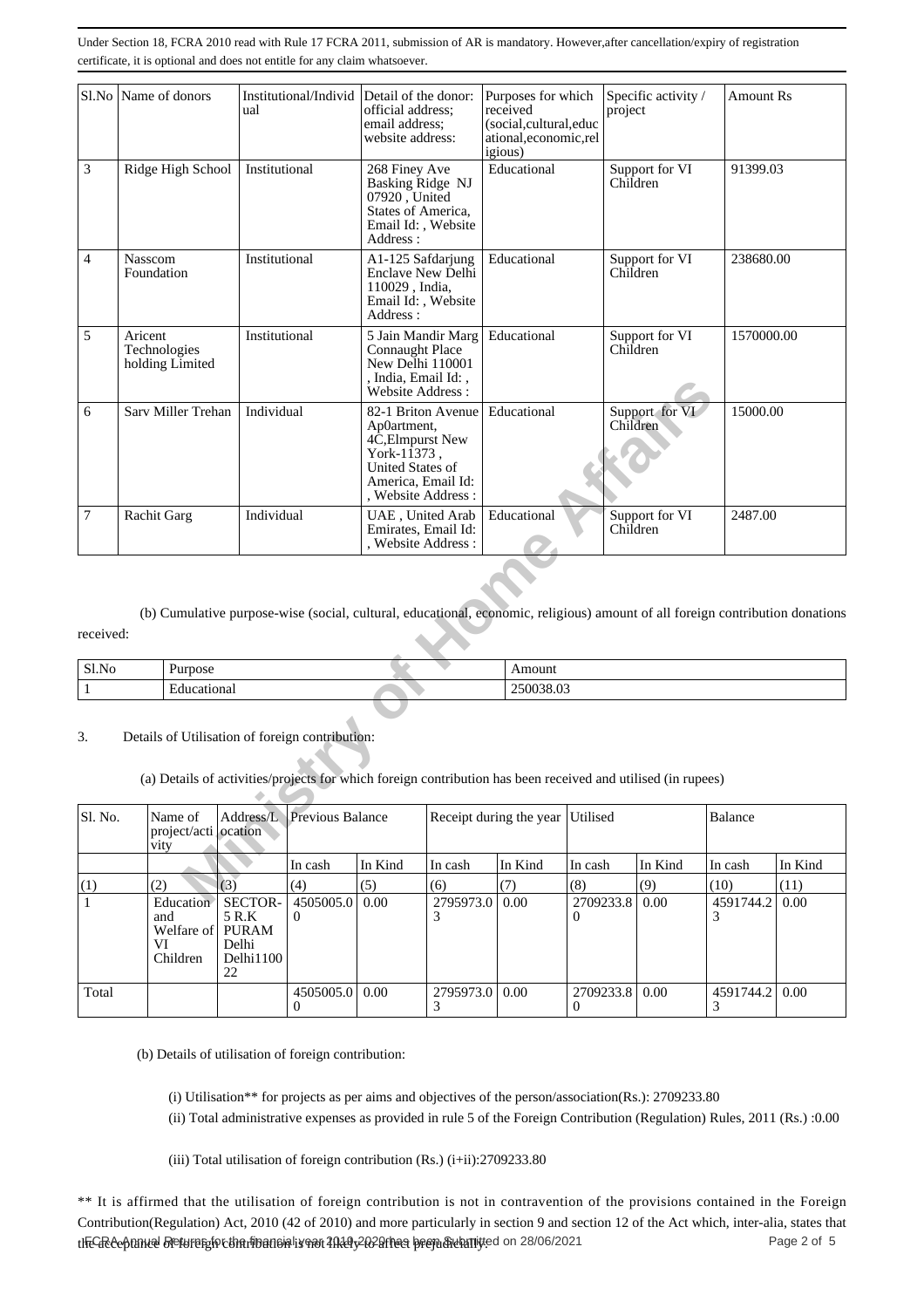(A) the soverignty and integrity of india; or.

- (B) the security, strategic, scientific or economic interest of the state; or
- (C) the public interest; or
- (D) freedom or fairness of election to any Legistature; or
- (E) friendly relations with any foreign state; or

(F) harmony between religious, racial, social, lingusitic or relgional groups, castes or communities.

#### (c) Total purchase of fresh assets (Rs.)

| Sl. No. | Name of project/activity    | Details of fresh assets | Objective of<br>acquiring fresh<br>assets | Cost of fresh assets<br>(In Rs.) |
|---------|-----------------------------|-------------------------|-------------------------------------------|----------------------------------|
| (i)     | Creation of movable assests | Air Conditioner         | For Display Room $\vert$ 39519.00         |                                  |
|         | Total                       |                         |                                           | 39519.00                         |

| Sl. No. | person/association<br>Name of<br>the | Date | "pose    | Amount   |
|---------|--------------------------------------|------|----------|----------|
| . .     | ╰                                    |      | $\prime$ | س ،<br>ຸ |

#### 4. Details of unutilised foreign contribution:

### (i) Total foreign contribution invested in term Deposits (Rs.):

|         | Total                                                                                                                                               |      |               |         | 39519.00 |
|---------|-----------------------------------------------------------------------------------------------------------------------------------------------------|------|---------------|---------|----------|
|         | (d) Foreign contribution transferred to other person/associations before 29.09.2020 (The Foreign Contribution (Regulation)<br>Amendment Act, 2020): |      |               |         |          |
| Sl. No. | Name of the person/association                                                                                                                      | Date |               | Purpose | Amount   |
| (1)     | (2)                                                                                                                                                 | (3)  |               | (4)     | (5)      |
|         | (i) Total foreign contribution invested in term Deposits (Rs.):                                                                                     |      |               |         |          |
| Sr. No. | Details                                                                                                                                             |      | Total(in Rs.) |         |          |
| (i)     | Opening Balance of FD                                                                                                                               |      | 0.00          |         |          |
| (ii)    | FD made during the year                                                                                                                             |      | 0.00          |         |          |
| (iii)   | Less: realisation of previous FD                                                                                                                    |      | 0.00          |         |          |
|         | Closing balance of FD                                                                                                                               |      | 0.00          |         |          |
|         | (ii) Balance of unutilised foreign contribution, in cash/bank, at the end of the year(Rs):<br>(a) Cash in hand: 4591744.00                          |      |               |         |          |

### (ii) Balance of unutilised foreign contribution, in cash/bank, at the end of the year(Rs):

- (b) in FC designated bank account: 99998.70
- (c) in utilisation bank account(s): 0.00
- 5. Details of foreigners as Key functionary/working/associated: 0
- 6. Details of land and building remained unutilised for more than two year:

| Sl. No. | land and<br>building<br>.ocation<br>ОŤ | Year of<br>acquisition | acquisition<br>Purpose<br>ОĪ | Reason<br>unur<br>1l1sat10n<br>- 01 |
|---------|----------------------------------------|------------------------|------------------------------|-------------------------------------|
|         | $\overline{\phantom{0}}$               | v,                     |                              | ت                                   |

(7) (a) Details of FCRA Account for receipt of foreign contribution (As on 31st March of the year ending):

| Name of the<br>Bank           | <b>Branch Address</b><br>With pincode) | Phone No.    | e-mail                               | <b>IFSC</b> Code | Account number         | Date of Opening<br><b>Account</b> |
|-------------------------------|----------------------------------------|--------------|--------------------------------------|------------------|------------------------|-----------------------------------|
|                               | (2)                                    | (3).         | (4)                                  | (5)              | (6)                    |                                   |
| <b>STATE BANK</b><br>OF INDIA | 11Sansad Marg,<br>New Delhi 110<br>001 | 011-23374390 | fcra.00691@sbi.c SBIN0000691<br>0.1n |                  | XXXXXXX5183 21/03/2021 |                                   |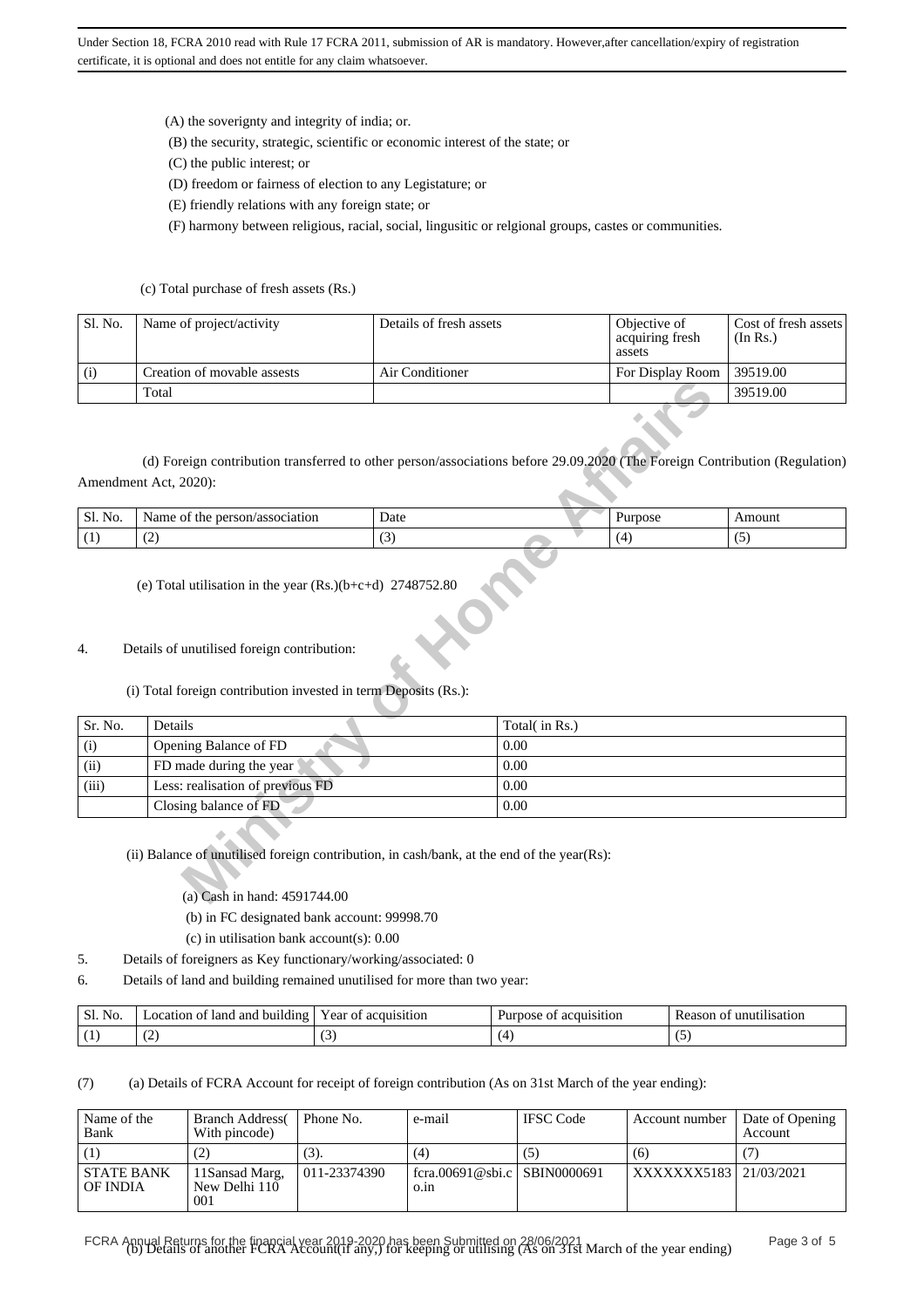#### (c) Details of all utilisation bank accounts (if any) for utilisation of Foregin Contribution (As on 31st March of the year ending):

| Name of the<br>Bank                           | <b>Branch Address</b><br>With pincode)                                                                              | Phone No.   | E-mail               | <b>IFSC</b> Code | Account No.          | Date of Opening<br>Account |  |  |  |
|-----------------------------------------------|---------------------------------------------------------------------------------------------------------------------|-------------|----------------------|------------------|----------------------|----------------------------|--|--|--|
| (1)                                           | (2)                                                                                                                 | (3).        | (4)                  | (5)              | (6)                  | (7)                        |  |  |  |
| <b>PUNJAB</b><br><b>NATIONAL</b><br>BANK      | SECTOR-4<br>MARKET, 1ST<br><b>FLOOR</b><br>R.K. PURAM<br><b>NEW DELHI-</b><br>110022, NEW<br>DELHI, Delhi,<br>Delhi | 01126160557 | ob0162@pnb.co.i<br>n | PUNB0016200      | XXXXXXXXX<br>XXX6239 | 31/10/1991                 |  |  |  |
| 8<br>*Whether during the period under report: |                                                                                                                     |             |                      |                  |                      |                            |  |  |  |

|                    | DELHI, Delhi,<br>Delhi                   |                                                |                                                                                                                                                                   |  |                |
|--------------------|------------------------------------------|------------------------------------------------|-------------------------------------------------------------------------------------------------------------------------------------------------------------------|--|----------------|
| 8                  | *Whether during the period under report: |                                                |                                                                                                                                                                   |  |                |
| (i)                |                                          |                                                | any foreign contribution was transferred to any FCRA registered association?                                                                                      |  | N <sub>0</sub> |
| (ii)               | association?                             |                                                | any foreign contribution was transferred to any Non FCRA registered                                                                                               |  | N <sub>0</sub> |
| (iii)              | law of the land?                         |                                                | any functionary of the Association has been prosecuted or convicted under the                                                                                     |  | N <sub>0</sub> |
| (iv)               | name of Association?                     |                                                | any asset created out of foreign contribution is registered in names other than the No                                                                            |  |                |
| (v)                |                                          |                                                | any domestic contribution has been created in any FCRA Account?                                                                                                   |  | N <sub>0</sub> |
| $(v_i)$            |                                          | the designated FCRA receipt Account?           | the Association has received any foreign Contribution in an account other than                                                                                    |  | N <sub>0</sub> |
| (vii)              |                                          |                                                | the Association has utilised foreign contribution for any purpose other than the<br>defined purposes in the FCRA certificate of registration or prior permission? |  | No             |
| (viii)             |                                          |                                                | the Association has invested any foreign contribution in any speculative activity<br>as defined in rule 4 of the Foreign Contribution (Regulation) Rules, 2011?   |  | N <sub>0</sub> |
| (ix)               |                                          |                                                | the Association or any of its functionary/office bearer has violated any of the<br>conditions as enumerated under sub-section (4) of section 12 of the Act?       |  | N <sub>0</sub> |
| (x)                |                                          | per cent of the foreign contribution received? | the Association has made expenditure on Administrative expenses exceeding 20                                                                                      |  | No             |
| $(x_i)$            |                                          |                                                | any fixed asset acquired out of foreign contribution has been sold out?                                                                                           |  | No             |
| (xii)              | FCRA Account?                            |                                                | sale proceed of above fixed asset has been diverted / has not been deposited in                                                                                   |  | No             |
| (xiii)             |                                          |                                                | any FD proceeds has been credited in any account other than FCRA Account?                                                                                         |  | No             |
| (xiv)              |                                          |                                                | any organization/entity not belonging to the Association is being<br>managed/financially supported by the Association?                                            |  | N <sub>0</sub> |
| $\left( xy\right)$ |                                          |                                                | the Association has utilised any foreign contribution outside India?                                                                                              |  | N <sub>0</sub> |

\*Note: Wherever the answer of above question is in 'yes', brief details must be provided.

#### **Declaration**

I/We Prashant Ranjan Verma hereby declare that the above particulars furnished by me are true and correct

I also affirm that the receipt of foreign contribution and its utilisation have not been violative of any of the provisions of the Foreign Contribution (Regulation) Act, 2010 (42 of 2010), and the rules, notifications or orders issued thereunder from time to time and the foreign contribution was utilised for the purpose(s) for which the person/association was granted registration/prior permission by the Central Government.

Runtlin

PRASHANT RANJAN VERMA [Name of the Chief Functionary (Chief Functionary)